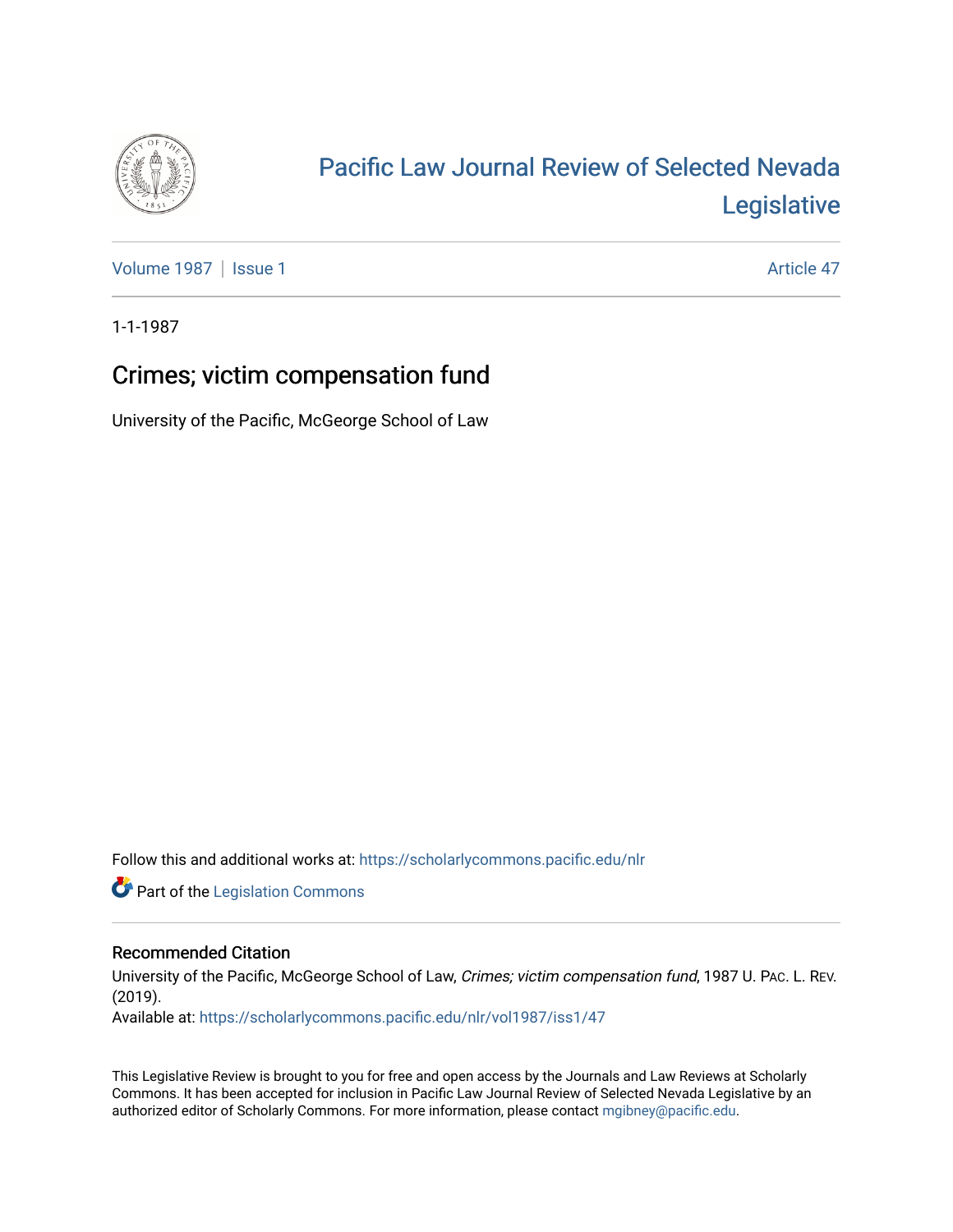## **Crimes; victim compensation fund**

NEV. REV. STAT. § 484. (new); §§ 217.070, 217.220, 217.260, 482.180 (amended). AB 162 (Schofield); 1987 STAT. Ch 814

Existing law creates a fund for the compensation of victims of crime.<sup>1</sup> Money<sup>2</sup> deposited in the fund is derived from a forfeiture of assets due to a violation of a specified crime<sup>3</sup> and must be used to compensate the victim for counseling and medical treatment. 4

Chapter 814 establishes a separate account from which victims of driving while intoxicated offenses<sup>5</sup> are to be recompensed.<sup>6</sup> Specifically, Chapter 814 provides that a person convicted of driving while intoxicated must pay a thirty-five dollar civil penalty.<sup> $\tau$ </sup> This amount must be credited to the fund for compensation of victims of crime and used only for compensation of those victims physically injured or killed as the direct result of driving while intoxicated . 8 Chapter 814 prohibits compensation if the victim was injured or killed as a result of operating a motor vehicle, boat, or airplane while intoxicated, or where the victim was a co-conspirator, co-defendant, accomplice, or adult passenger of the offender whose crime caused the victim's injuries.9 Moreover, while existing law allows a victim who is a relative of and living with the offender at the time of the injury

I. NEv. REv. STAT. § 217.260 1 (amended by 1987 Nev. Stat. ch. 814, sec. 3, at \_). *See generally* 1983 PAc. L.J. REv. NEv. LEGIS. 37, 38.

2. Id.  $\S 217.260$  3 (amended by 1987 Nev. Stat. ch. 814, sec. 3, at  $\Box$ ) (including the interest and income earned on that money).

3. Specified crimes include sexual assault, using a minor in producing pornography, promotion of sexual performance of a minor, possession of visual presentation depicting sexual conduct of a minor, or lewdness with a child under 14 years. NEV. REv. STAT. § 217.260 2.

4. /d. § 217.260 2 (amended by 1987 Nev. Stat. ch. 814, sec. 2, at\_).

*S. /d.* §§ 484.379 (driving while intoxicated); 484.3795 (driving while intoxicated and death or substantial bodily harm results).

6. 1987 Nev. Stat. ch. 814, sec. 3, at \_\_ (enacting NEV. REV. STAT. § 484...........).

7. */d.* sec. *S,* at \_ (enacting NEv. REv. STAT. § 484.\_) (the department shall not issue any license to drive a motor vehicle to a person convicted of driving while intoxicated until the civil penalty is paid).

8. *Id.* sec. 3, at \_\_ (enacting Nev. REV. STAT. § 484.\_\_) (including interest and income earned). *Id.* sec. 5, at \_\_ (enacting Nev. Stat. § 484.\_\_). *But see* Nev. REV. STAT. § 217.220 3 (amended by 1987 Nev. Rev. Stat. ch. 814, sec. 2, at  $\Box$ ) (does not apply to a minor who was physically injured or killed while a passenger in the vehicle of an offender who was driving while intoxicated).

9. Nev. Rev. Stat. § 217.220 1 (amended by 1987 Nev. Stat. ch. 814, sec. 2, at \_) (if the offender would not profit by compensation of the victim and the victim cooperates with law enforcement agencies).

*Review of Selected Nevada Legislation* 67